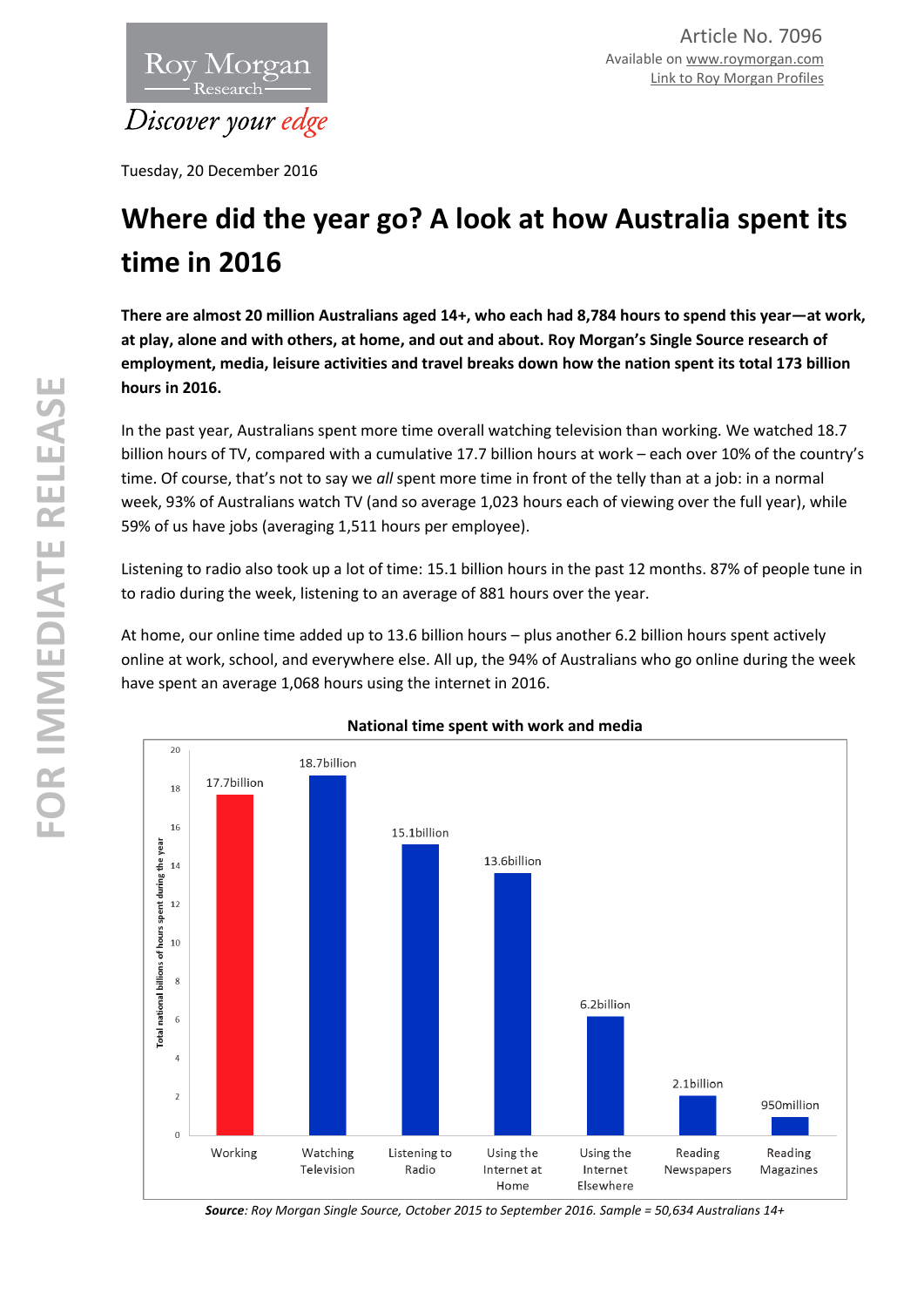

Newspapers scored 2.1 billion hours of national attention over the year, with magazines claiming just shy of a billion hours overall.

So what else have we done with our time? Well, Australians went out for food and drink over 1.25 *billion* times at cafés, restaurants, fast food outlets and pubs – or around 64 times each by every Aussie man, woman and teen (14+).

853 million times this year, an Australian played a sport or did some formal exercise – slightly more than the 846 million times that someone either visited family and friends, or had them over to theirs. The next most common activity, with 661 million individual occasions nationally over the year, was playing video, computer or board games at home.

And we do go outside sometimes too! Australians took a combined 189 million trips to the beach, 124 million to nightclubs, casinos, race tracks and clubs, 95 million to the cinema, 75 million to art galleries, museums, exhibitions and historical buildings, 50 million to the theatre, ballet, opera, and concerts, 44 million to play the pokies, 34 million to professional sporting events and 33 million to zoos, theme parks and amusement parks. These leisure outings add up to 644 million, or 33 per person over the year.



# **Cumulative number of sporting, social and leisure activities**

*Source: Roy Morgan Single Source, October 2015 to September 2016. Sample = 50,634 Australians 14+*

The final piece of the puzzle is travel. Australians together took 52 million holidays during the year (over 2.5 each on average, although around three in 10 of us didn't take any trip).

With an average of eight nights away each time, we spent 417 million of our total 7.2 billion available nights on holidays (or 6% of our collective year).